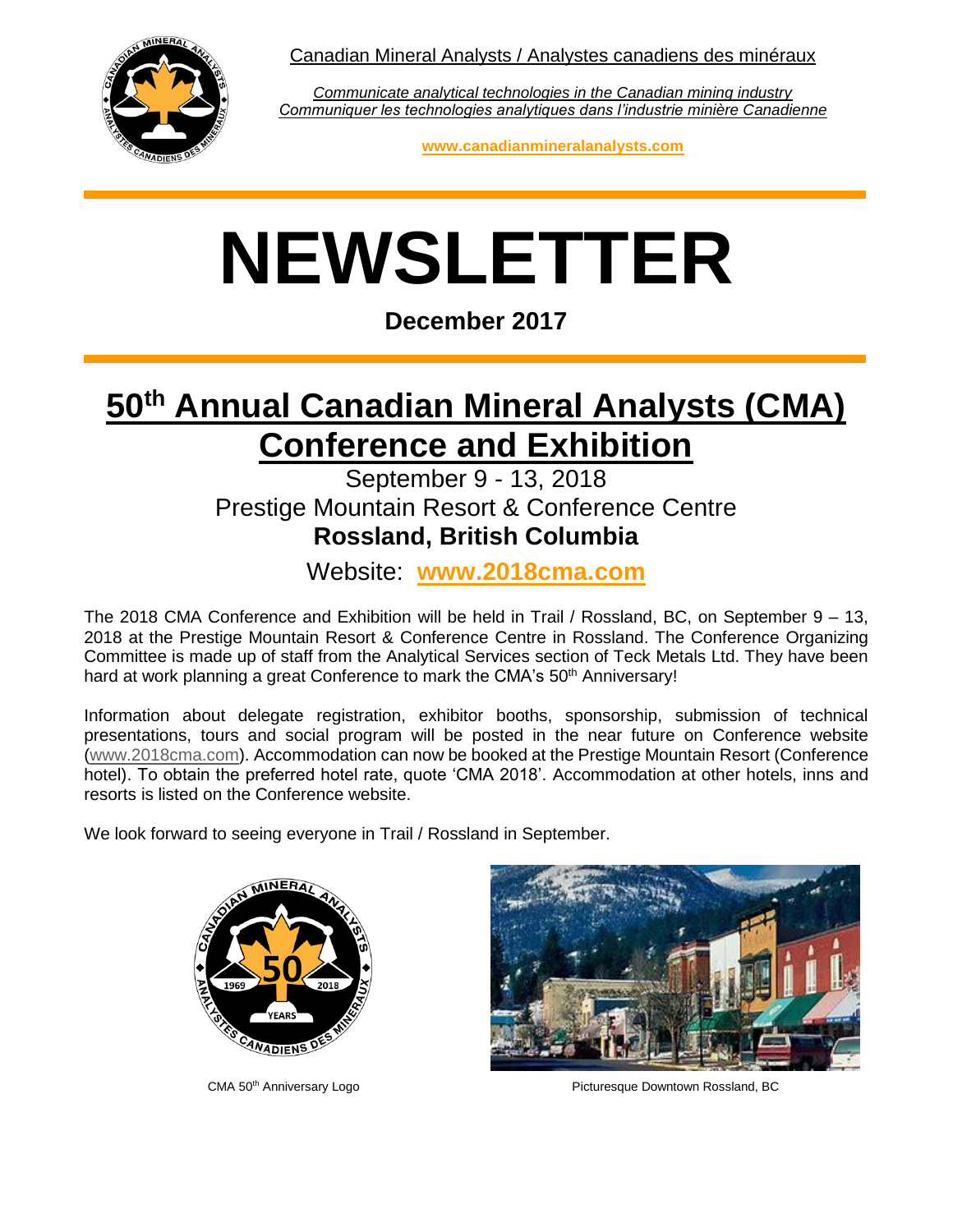Photos of the Teck Metals Ltd. operations at Trail and Rossland, BC









Zinc cell house **Indium cell house** Indian **Zinc automation system** ICP

# **Report of the 49th Annual Canadian Mineral Analysts (CMA) Conference and Exhibition**

Kamloops, BC – September 11 - 14, 2017

The 49<sup>th</sup> Annual CMA Conference and Exhibition was held in Kamloops, BC, September 11 – 14, 2017 at the Coast Kamloops Hotel & Conference Centre. The Conference was hosted by staff from New Gold Inc. – New Afton Mine, ALS Metallurgical, and Teck Highland Valley Copper Partnership who organized an exceptional program of technical presentations, workshops, exhibit booths, tours, and social program. There were 127 attendees, 37 exhibit booths, 2 workshops instructed by Wes Johnson, and 22 technical presentations. The Best Technical Paper was won by Tyson Bodor of Thompson Rivers University for his paper '*Method Development for Determination of Xanthate Compounds in Mining Process Waters by Capillary Electrophoresis*'. The Best Exhibit Booth prize was captured by VWR International / Anachemia.



Best Technical Paper Award presented by John Andrew, Conference Chair (left) to Tyson Boder (right)



Best Exhibit Booth Award presented to VWR International / Anachemia





Delegates on brewery tour<br>brewery tour<br>brewery tour







**brewery Melcoming Reception** Banquet entertainment by Morgan Andrew and Evan Wilds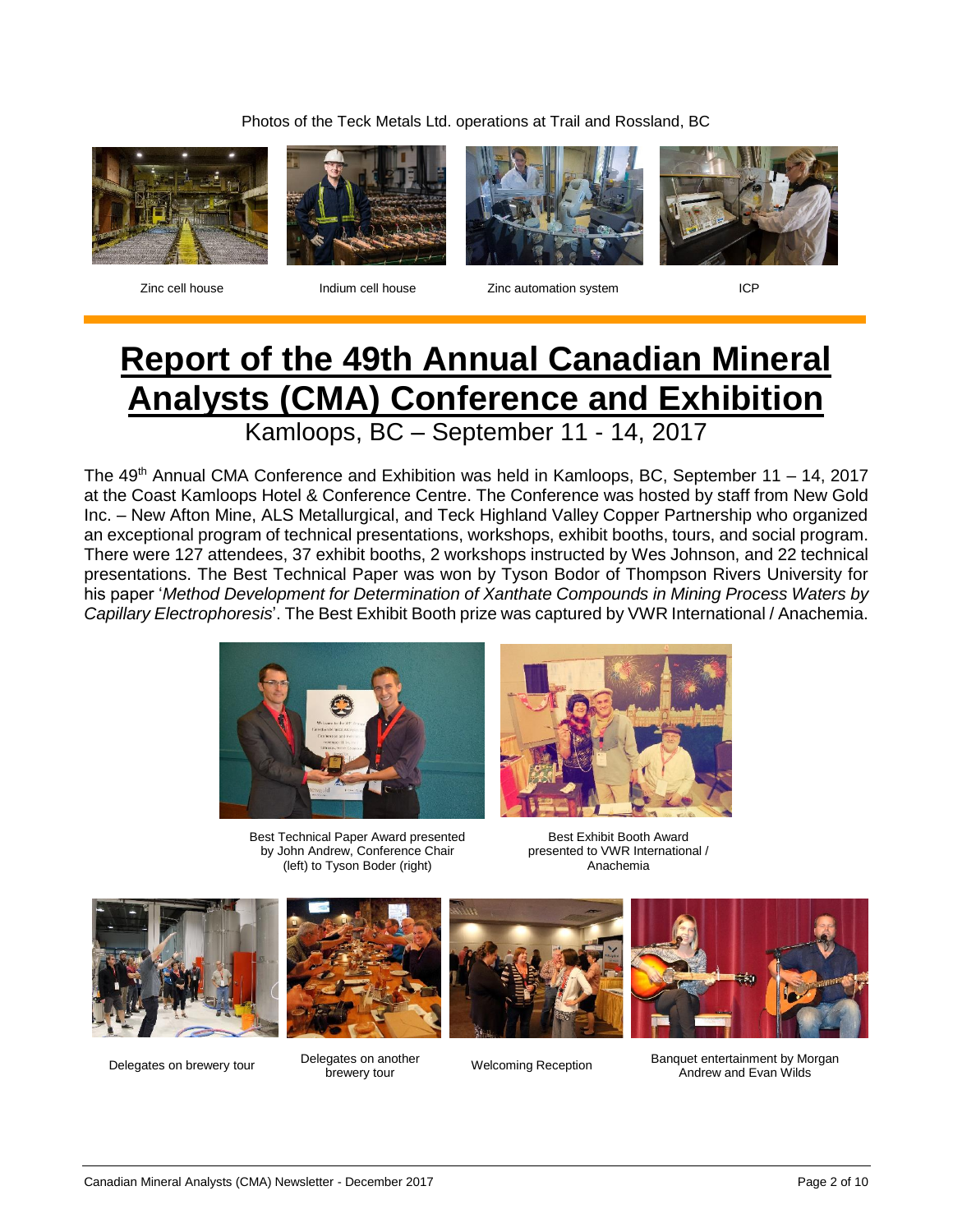



Isospark Analytical Solutions **PerkinElmer Canada** Isomas Scientific Inc. The Registration Desk:





Prolite Systems Inc. AssayNet Inc. VWR International / Anachemia Delta Scientific







Brenda Tremblay & Simone Bawtree

# **Highlights of the CMA Annual General Meeting: September 14, 2017**

The CMA Annual General Meeting (AGM) was held on Wednesday, September 14, 2017 at the Coast Mountain Hotel & Conference Centre following the annual CMA Luncheon. Eighteen members were in attendance.

Highlights of the AGM include:

- Sean Murry will continue as CMA Treasurer, and Ed Debicki will continue as CMA Managing Secretary.
- Sean Murry, Jonathan Forrest and Ed Debicki will continue as the Steering Committee to seek organizations to host the annual CMA Conference, and review and approve applications for scholarships and equipment/program funding.
- Sean Murry presented the CMA Financial Statement (see below), and indicated the CMA is in good financial shape.
- Membership dues for 2018 will remain unchanged for individual (\$50), student, retired and inactive (\$25), and corporate (\$500) members.
- John Andrew, 2017 Conference Chair, provided a summary for the Kamloops CMA Conference and estimated a profit of about \$15,000.
- Managing Secretary, Ed Debicki, summarized some of his activities during the year:  $\circ$  Several CMA documents were updated including membership forms.
	- o Documents were developed outlining benefits of individual and corporate membership.
	- $\circ$  Corporate membership will now include one individual membership and a rebate of \$100 for corporate members who purchase an exhibitor booth at a CMA Conference.
	- o The French translation on the CMA logo was corrected.
	- o Revisions and updates to the CMA website were undertaken including reactivation of the CMA's Facebook page.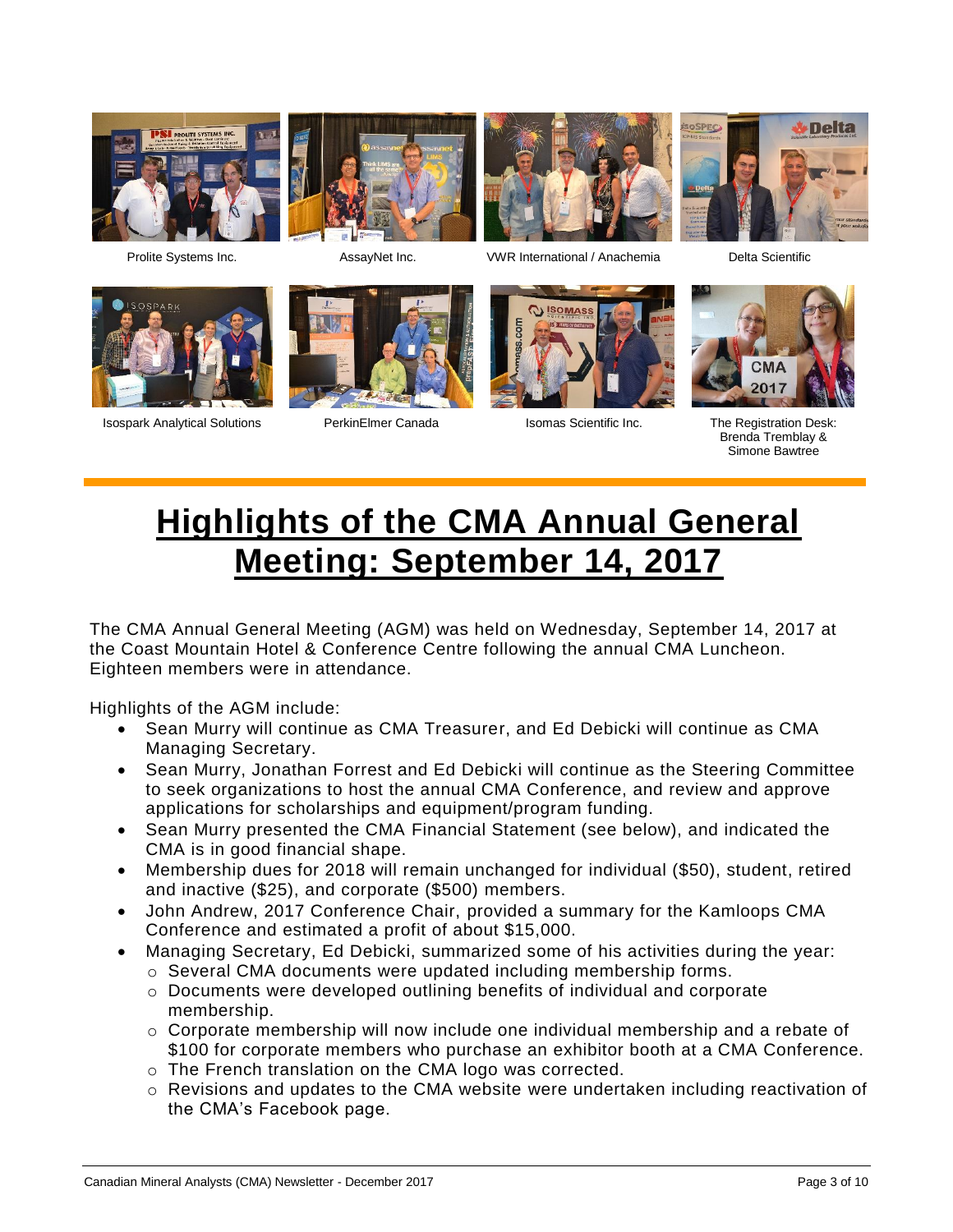- o Liaison continued with the Society Mineral Analysts (SMA) which is the USA counterpart of the CMA.
- o Creditor's claim for \$250 was filed with official receiver MNP Ltd. for monies owed to CMA by bankrupt Accurassay Laboratories Ltd.
- 2018 CMA Conference approved to be hosted in Trail / Rossland, BC by Analytical Services section of Teck Metals Ltd. Richard Bredl approved to be Conference Chair.
- Motion approved to discontinue producing annual Conference DVD because most computers no longer have DVD drives. This will also reduce the cost and labour to produce and mail the DVDs. In its place, a 'members only' page will be established on the CMA website to post Conference items such as technical papers, delegate lists, photos, etc. The page will be accessed by a password to be distributed to CMA members and Conference attendees.
- Name of the annual CMA Business Luncheon changed to CMA Annual General Meeting.
- There was general agreement the Exhibit area be shut down after the Wednesday morning coffee break as there are very few delegates in the exhibit hall. This will allow exhibitors to attend the CMA Luncheon.
- Elaine Woo thanked the CMA for the scholarship and equipment grant funding to BCIT. Members were asked to reach out to academic institutions that might be eligible to receive CMA scholarship funding.
- CMA was asked to investigate the electronic transfer of funds (ETFs) for payment of CMA annual membership fees because some banks are eliminating the use of cheques. Sean Murry, Treasurer will investigate this possibility.

# **CMA Financial Statement**

September 1, 2016 - August 31, 2017

| Bank Balance as of July 31, 2016      |                | \$<br>14,837.40           |
|---------------------------------------|----------------|---------------------------|
| INCOME:                               |                |                           |
|                                       |                |                           |
| <b>Corporate Sponsorships</b>         |                |                           |
| Membership Dues, standard memberships | S<br>2,700.00  |                           |
| Membership Dues, student and retired  | \$             | 75.00                     |
| Advertisement revenue                 | \$             | 300.00                    |
| <b>Manuals</b>                        | N/A            |                           |
| Revenue from 2016 Conference          | S<br>37,542.44 |                           |
| Recovery of 2016 advance              | N/A            |                           |
| <b>TOTAL REVENUE</b>                  | S              | 40,617.44 \$<br>40.617.44 |
| <b>SUB TOTAL</b>                      |                | \$<br>55,454.84           |
|                                       |                |                           |
| <b>EXPENSES:</b>                      |                |                           |
| <b>Office Expense</b>                 | S<br>1,776.41  |                           |
| <b>Bank Charges</b>                   | \$             | 110.14                    |
|                                       |                |                           |
| <b>Scholarships and Grants</b>        |                |                           |
| B.C.I.T.                              | \$<br>1,000.00 |                           |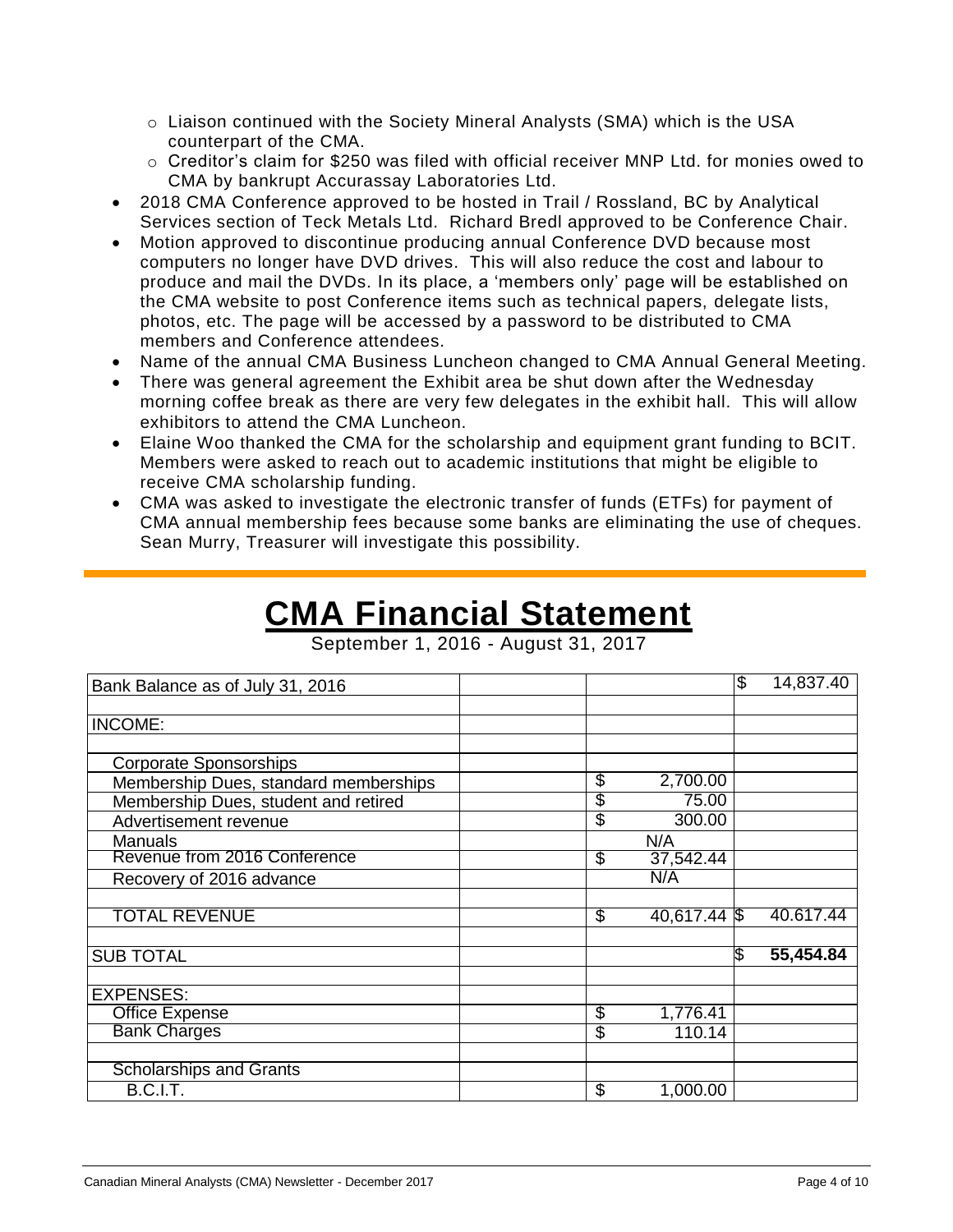| <b>BC Certified Assayers Foundation</b> |                 | \$<br>3,000.00       |              |
|-----------------------------------------|-----------------|----------------------|--------------|
| Grants                                  |                 | N/A                  |              |
|                                         |                 |                      |              |
| <b>Managing Secretary:</b>              |                 |                      |              |
| <b>Travel Expense</b>                   |                 | \$<br>755.93         |              |
| Stipend                                 |                 | \$<br>4,800.00       |              |
| Website costs                           |                 | \$<br>350.00         |              |
|                                         |                 |                      |              |
| <b>TOTAL EXPENSES</b>                   |                 | \$<br>$11,792.48$ \$ | (11, 792.48) |
|                                         |                 |                      |              |
| <b>ADVANCE for 2017 Conference</b>      |                 | \$<br>$5,000.00$ \$  | (5,000.00)   |
|                                         |                 |                      |              |
| BANK BALANCE as of July 31, 2017        |                 |                      | 38,662.36    |
| (August bank statement not available in |                 |                      |              |
| Bank statement as of July 31, 2017      | \$<br>38,612.36 |                      |              |
| Cheques not cleared as of July 31, 2017 | \$              |                      |              |
| Deposits not shown as of July 31, 2017  | \$<br>50.00     |                      |              |
| TOTAL                                   | \$<br>38,662.36 |                      |              |

| G.I.C.                          |  | 25,103.11 |
|---------------------------------|--|-----------|
| Maturity date June 20, 2018     |  |           |
| Value upon maturity \$25,220.09 |  |           |

**Comments for the 2017 CMA Financial Statement** (Prepared by Sean Murry, CMA Treasurer)

- 1) The 2016 Conference was a great success, generating a total profit of \$37,542.44. Congratulations to Ed Debicki and his team
- 2) The 2016 Conference did not request an advance, so you will not see an advance recovery in this year's financial statement.
- 3) Last year \$5,000 was given to BCIT for scholarships. \$2,000 of that was ear marked for after the close of our financial year August 31, 2016. As a result, this year's disbursement to BCIT was only \$1,000.
- 4) We did not receive any official requests for grants. BCIT did inquire if there was going to be any available funds, and we responded saying we would need to wait until we saw how the 2016 conference ended up financially. I suspect we might be hearing from them this year.
- 5) The 2017 conference requested a \$5,000 advance, which we provided.

# **Scholarship Opportunities with CALA, Inc.**

CALA, the Canadian Association for Laboratory Accreditation, John Lawrence Student Scholarship is awarded up to two students annually who demonstrate their understanding and use of any one of the following themes:

- The Importance of Data Quality
- The Value of Accreditation
- Quality Assurance & Quality Control in Testing Measurements & Experimentation

In order to be considered for the award, students must fulfill all the requirements outlined on the scholarship application form including the submission of a scientific paper addressing one of the above themes.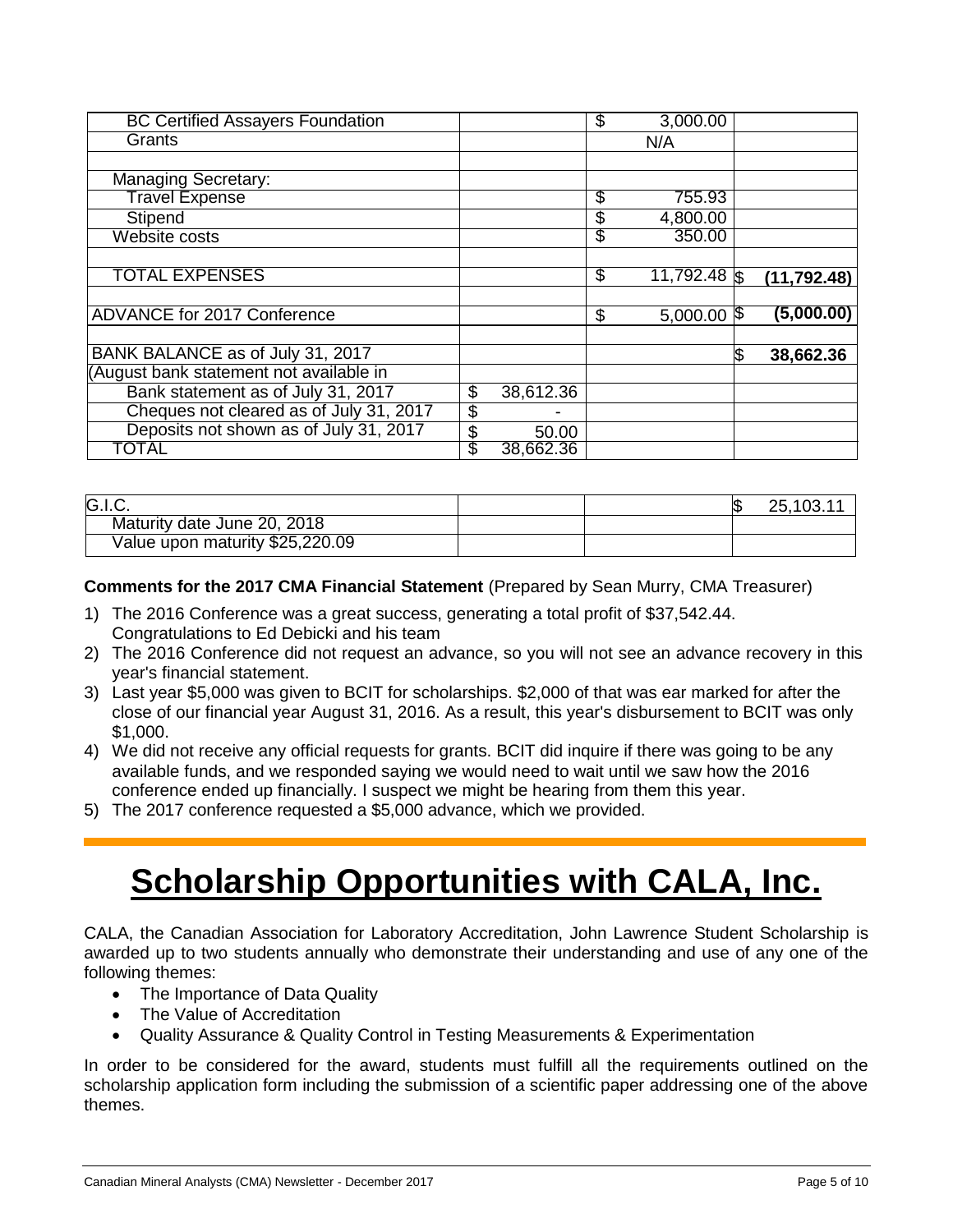In addition, the student must meet ALL of the following criteria:

- Be enrolled in a post-secondary institution (science discipline) at the time of the award.
- Have completed a minimum 2-month work term with a CALA Member Laboratory within the past 12 months.
- Submit a completed CALA application form and their paper to CALA for evaluation no later than August 3, 2018

Using the criteria outlined on the scholarship application form, the CALA Scholarship Review Committee will evaluate all papers submitted by the deadline.

Scholarship recipients will receive the following:

- A one-time amount of \$1,000 presented to the winner by a local Board Member or Head of the Member Laboratory;
- Acknowledgement (with photo) in both the CALA newsletter and on the CALA website; and
- Recipient's name entered on a master plaque containing the names of annual recipients. The plaque is kept at the CALA head office in Ottawa.
- Any questions regarding CALA and these scholarships should be directed to: [cmallette@cala.ca.](mailto:cmallette@cala.ca)
- More information and the application can be downloaded at <http://www.cala.ca/awards.html#scholarships>

### **Book Review – Ian Devereux**





Ian Devereux, founder of Rocklabs, has captured his life story in a book written by his goddaughter and step-daughter, Karen Jarvis. The book provides a light-hearted and easy-to-read, vivid account of an inventor and entrepreneur who followed his passion and believed in himself. Ian narrates a gripping account of his life from bullied farm boy, to Ph.D. scholar, to his work as a forensic scientist in the Arthur Allan Thomas case, to family man, and to founder of the highly successful, internationally acclaimed, New Zealand company, Rocklabs. Ian's unorthodox approach and willingness to take huge financial risks gave rise to a niche marketing business model.

There are numerous anecdotes in the book, including Ian's business trips to politically unstable countries where he faced near-death experiences. Ian's generous and trusting nature, formidable intellect and contagious sense of humour shine throughout this book. One amusing anecdote was Ian's practical approach of buying birthday gifts such as a wheel barrow, a pruning saw and a ride-on lawn mower for his wife Rosie.

Ian was a generous supporter of the CMA and a regular fixture at the annual Conference and Exhibition. A CMA scholarship is named in Ian's honour. The effects of Parkinson Disease have restricted Ian's ability to travel. We all miss Ian's presence at the CMA Conferences.

Copies of Ian's book can be purchased by contacting Radu Puiu at Rocklabs through his e-mail: [r.puiu@rocklabs.com](mailto:r.puiu@rocklabs.com)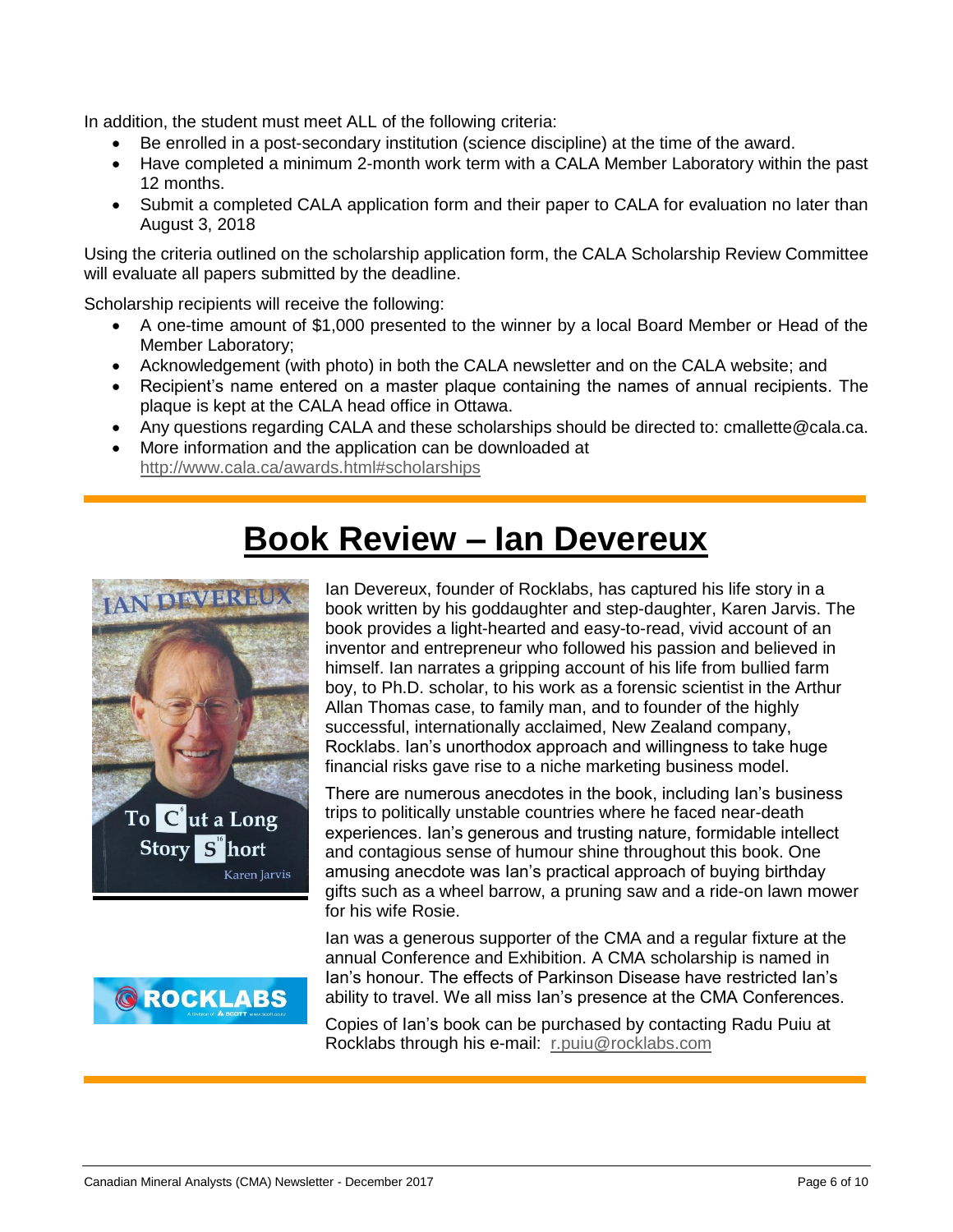# **CMA Scholarships**

The CMA awards six \$1,000 scholarships annually to students enrolled in chemical engineering technology or fire assaying programs in qualified Canadian colleges and universities. Four of the scholarships are named in honour of James Tweed, Bill Clifford, Ian Devereux and Eric Hoffman.

For 2017, three CMA scholarships were awarded to BCIT students, and three CMA scholarships were awarded by the BC Certified Assays Foundation.

#### **BCIT Scholarships**:

- James Tweed Scholarship: Curtis Roth
- Ian Devereux Scholarship: Naomi George Oommen
- Eric Hoffman Scholarship: Shiqi Yin

#### **BC Certified Assayers Foundation Scholarships**:

- Unnamed Scholarship: Winnie Tan (CESL Ltd., Vancouver, BC)
- Unnamed Scholarship: Henry Chan (ALS Metallurgical, Kamloops, BC)
- Bill Clifford Scholarship: Deanna Zanet (Teck Metal, Trail, BC)

Scott Daniels presentation of cheque to Deanna Zanet



Cake with Periodic Table to celebrate Deanna Zanet winning CMA Scholarship

# **BC Certified Assayers Foundation Votes to Decertify**

By: Scott Daniels, Acting Secretary, BC Assayers Foundation Advisory Council

Since 1895, the Government of British Columba has maintained an Assayer Certification program. This program was run and funded by the Government of British Columbia.

In the late 1990s, the Government stopped running and funding the program. Starting in 2003, a Foundation named the *British Columbia Assayers Foundation Advisory Council* was established. Members of the Foundation were from industry, government and the academia. The mandate of the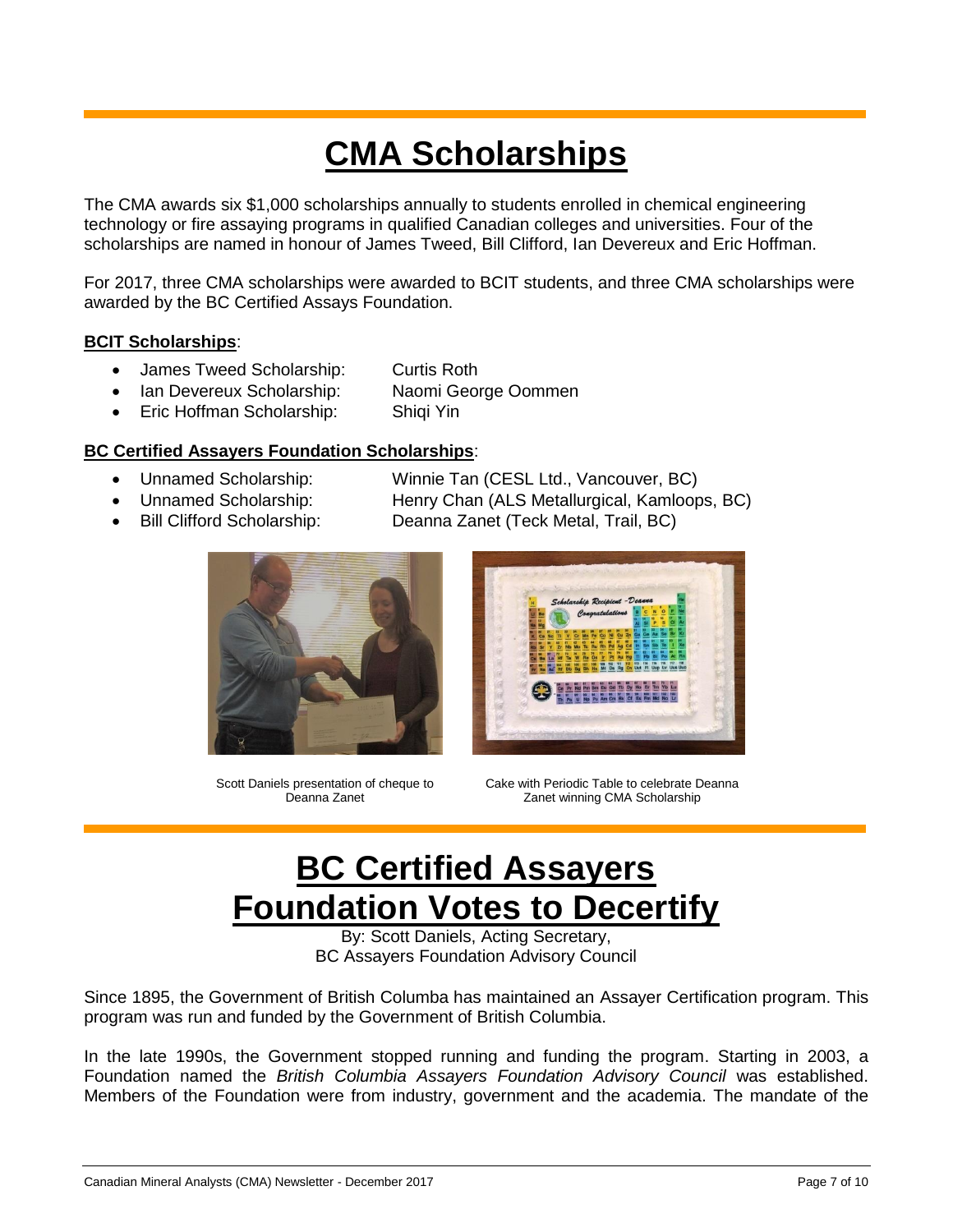Foundation was to provide feedback to the *BCIT Certified Assayer Training Program*, and to oversee and fund a volunteer Board of Examiners.

Over the period 2003 through 2017, the Foundation struggled to achieve regular, sustainable funding from industry, particularly during challenging economic times in the minerals sector. Another challenge was identifying qualified examiners to support succession planning for the Board of Examiners.

At an April 21, 2017 meeting of the Foundation, a motion was unanimously approved to investigate dissolving the Foundation. At the next meeting held on November 17, 2017, the Foundation unanimously approved a motion to dissolve and decertify.

Moving ahead, it will be a decision by the Government of British Columbia and their Board of Examiners as to whether written and practical certification examinations will continue.

# **In Memoriam**



#### **Ronald John Emburgh**

(September 22, 1948 – May 24, 2017)

Ron passed away suddenly after a courageous battle with cancer at Trillium Hospital, Mississauga, Ontario. Beloved husband to Theresa and loving father to Lisa (Strk), Mark, and Leanne (Compisano). Proud and devoted papa to Damir and Lauren. Loving brother of Mary Lou and uncle of Milo. Loving father-in-law to Damir and Adam. Ron will be dearly missed by his many friends and family members.

Ron was co-inventor of the ColdBlock™ Digestion Technology.

### **2017 and 2018 CMA Corporate Members**



Prolite Systems Inc. 20127 113b Avenue Maple Ridge, BC V2X 0Z1 Canada Tel. (604) 460-8250 Fax. (604) 460-8254 E-mail: [brad@prolitepiping.com](mailto:brad@prolitepiping.com) Website: [www.prolitepiping.com](http://www.prolitepiping.com/)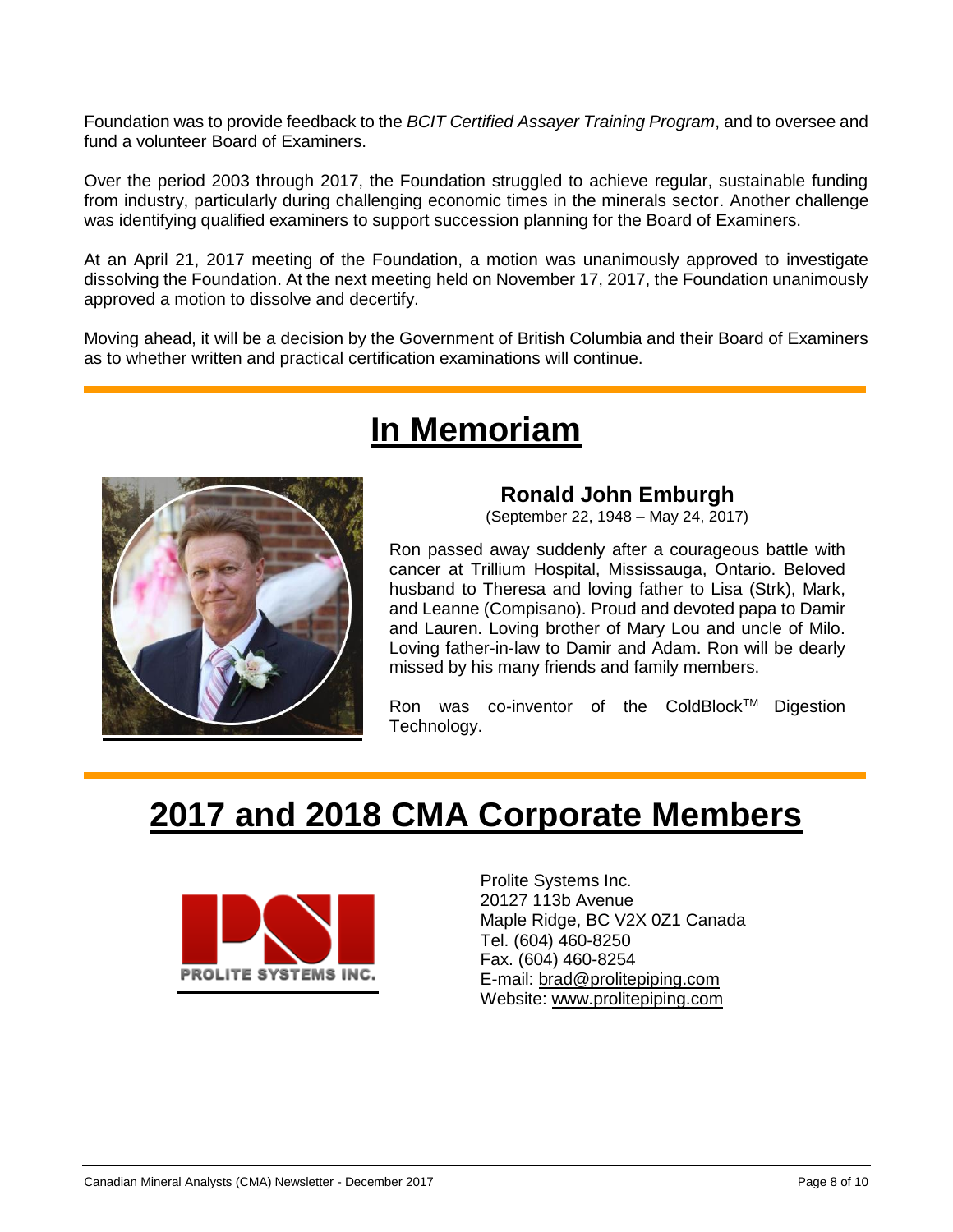

SGS Canada Inc. PO Box 4300, 185 Concession Street Lakefield, ON K0L 2H0 Tel. (705) 652-2000 Fax. (705) 652-6365 E-mail: [ken.maley@sgs.com](mailto:ken.maley@sgs.com) Website: [www.sgs.com](http://www.sgs.com/)



Geoscience Laboratories Willet Green Miller Centre 933 Ramsey Lake Road Sudbury, ON P3E 6B5 Tel. (705) 670-5643 Fax. (705) 670-3047 E-mail: [john.beals@ontario.ca](mailto:john.beals@ontario.ca) Website: [www.mndm.gov.on.ca](http://www.mndm.gov.on.ca/)

New Gold Inc. - New Afton Mine Assay Lab PO Box 948 Kamloops, BC V2L 5N4 Tel. (250) 377-2885 E-mail: [john.andrew@newgold.com](mailto:john.andrew@newgold.com) Website: [www.newgold.com](http://www.newgold.com/)

For information on CMA Corporate Membership, including benefits of Corporate Membership, visit the CMA website or contact Ed Debicki, Managing Secretary.

# **Call for Interest in Hosting 2019 CMA Conference and Exhibition**

The CMA Conference and Exhibition relies on individuals and organizations to volunteer to organize and host the annual Conference. Currently, the CMA is canvassing its members, exhibitors and other interested parties to secure a host and venue for the 2019 51<sup>st</sup> Annual CMA Conference and Exhibition to be held in mid-September.

With the 2017 and 2018 CMA Conferences being held in Western Canada (Kamloops and Trail / Rossland), the 2019 Conference should shift back to Eastern Canada.

If you are interested in hosting the 2019 CMA Conference and Exhibition, please contact Ed Debicki, Managing Secretary.

Canadian Mineral Analysts (CMA) Newsletter - December 2017 Page 9 of 10